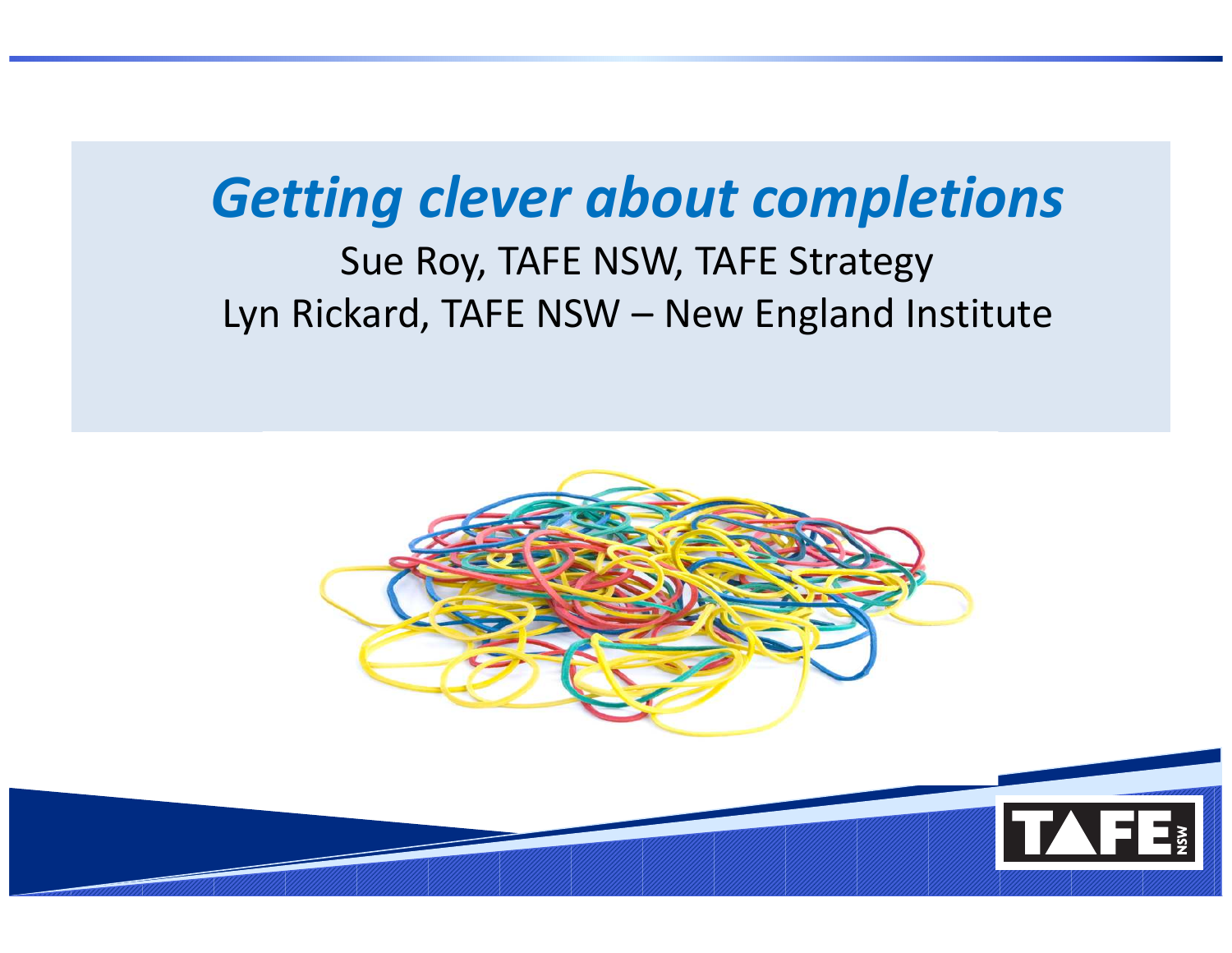#### What's driving qualification completions?

- need to meet national targets and directions and address skill shortages
- provide better outcomes for individuals



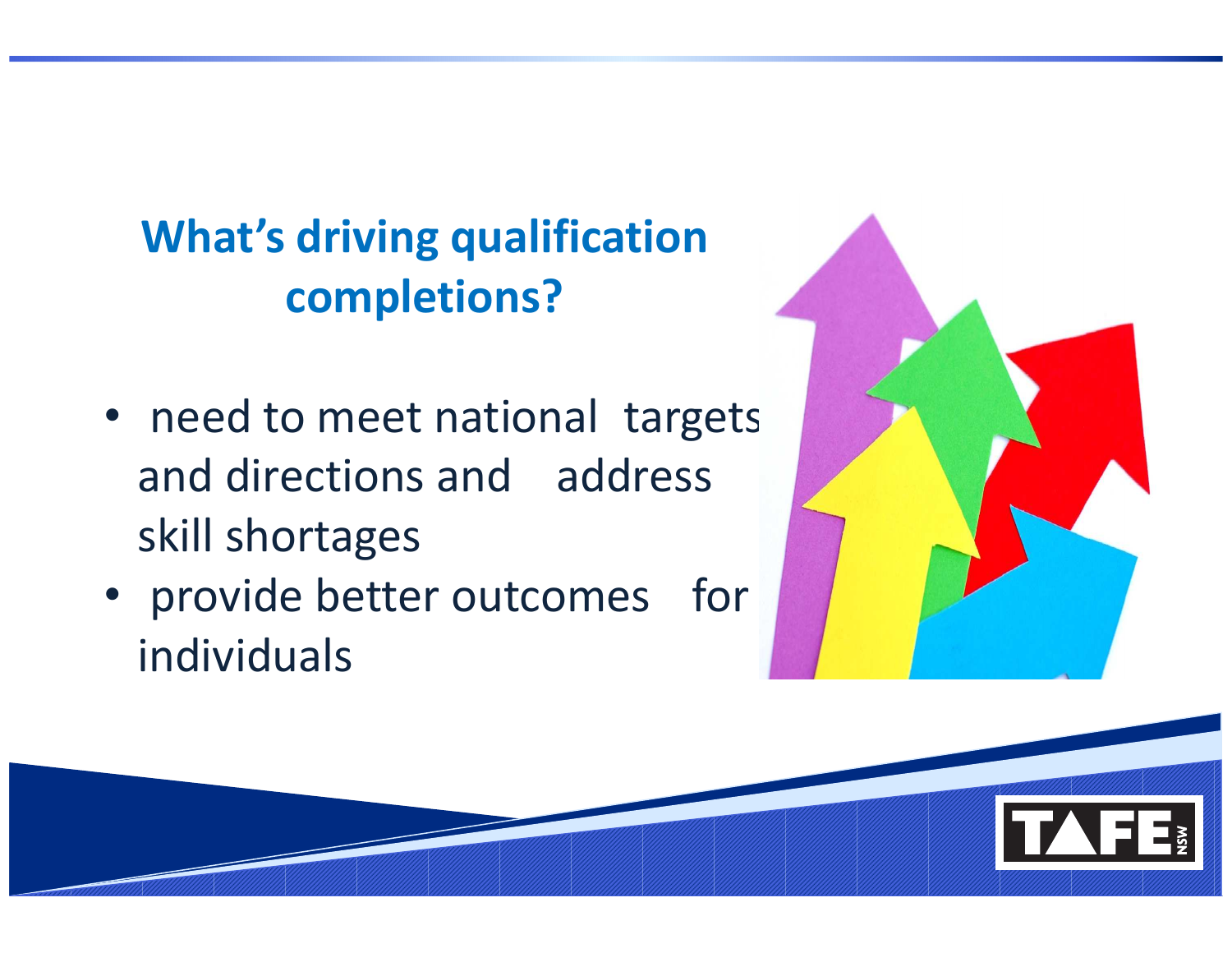# Other national directions impacting on completions

- user choice
- importance of information to consumers: egcompletions, student outcomes, career information
- introduction of Unique Student Identifier (USI)

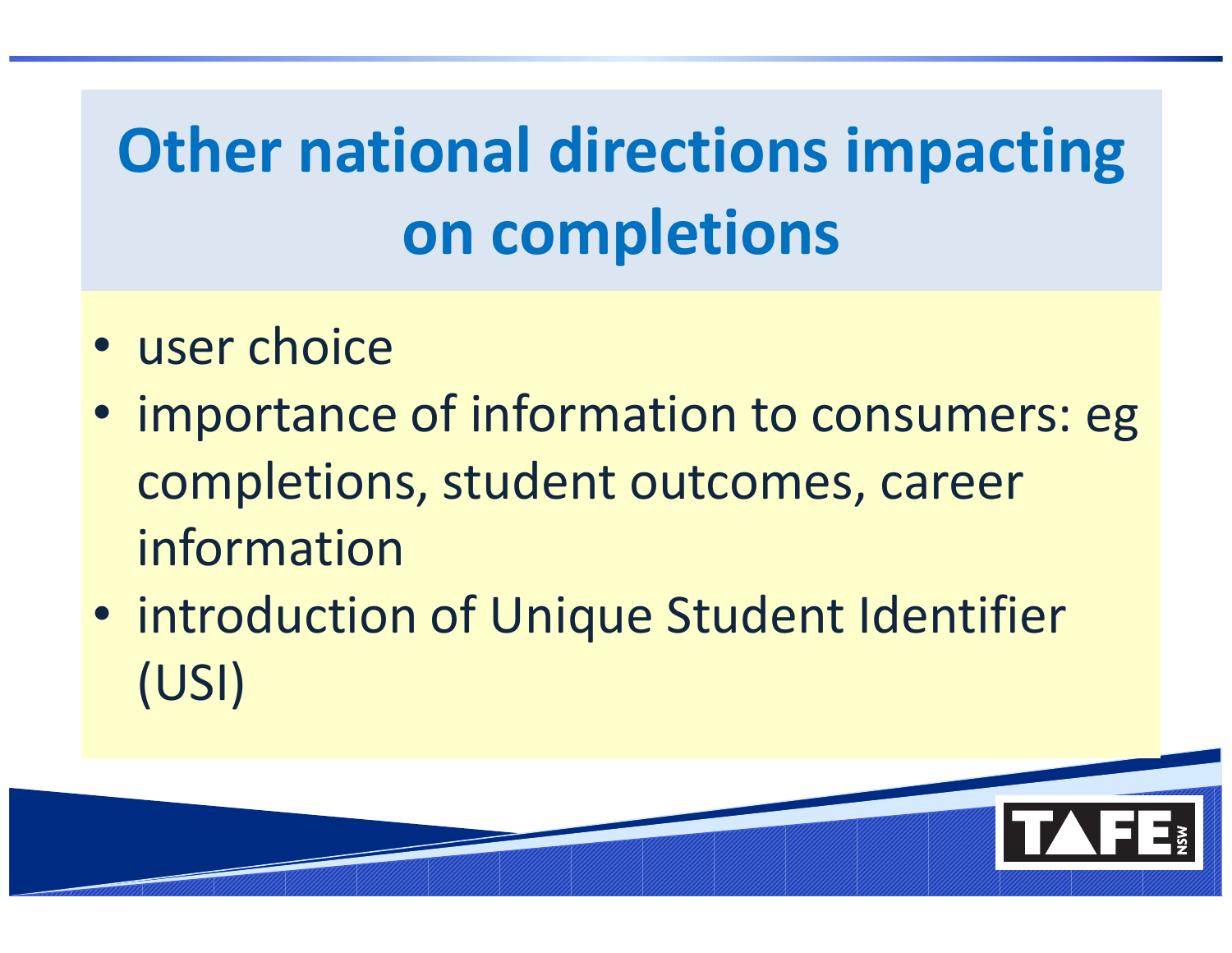## What we know from the literature

- student characteristics and completions (Balatti et al, 2004; Polidano and Mavromaras, 2010
- impact of student intentions (Mark and Karmel, 2010; Callan, 2005)
- relationship with teacher and teaching and learning practice (Polesel et al, 2004; 2006 Student Outcome Survey, NCVER; Grant, 2002)
- workplace, employment issues (Snell and Hart, 2008; Curtis, 2008; Karmel and Mlotkowski, 2010)

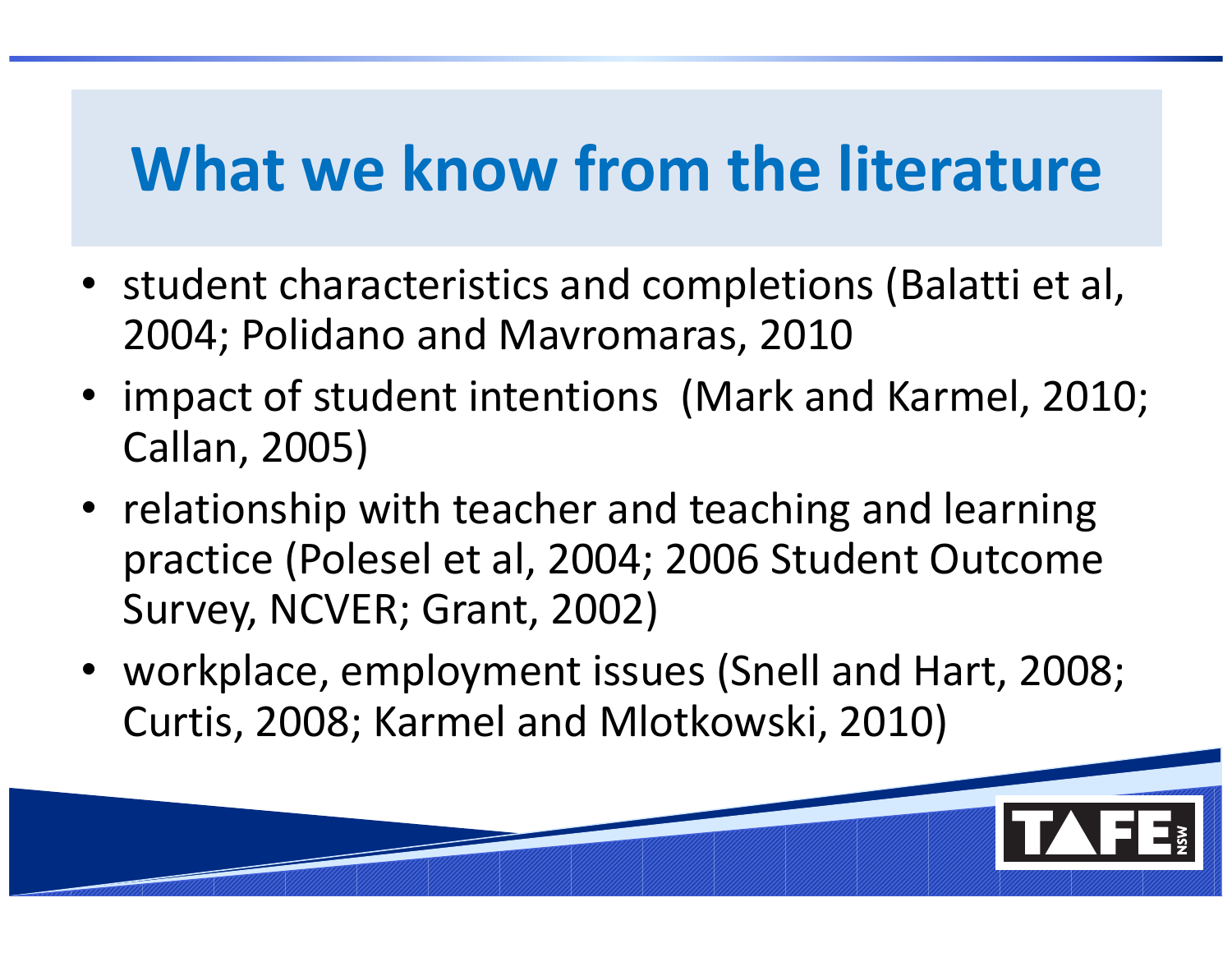## Increasing TAFE NSW Qualifications Completions project

- 17 Institute projects all AQF levels, different industry areas, some focused on specific cohort: young learners (WI, Hunter, WSI), Aboriginal students (Riverina), some took "whole of Institute" approach (NCI)
- 360 TAFE NSW staff involved in action learning teams
- staff reported increase in knowledge of issues, factors and strategies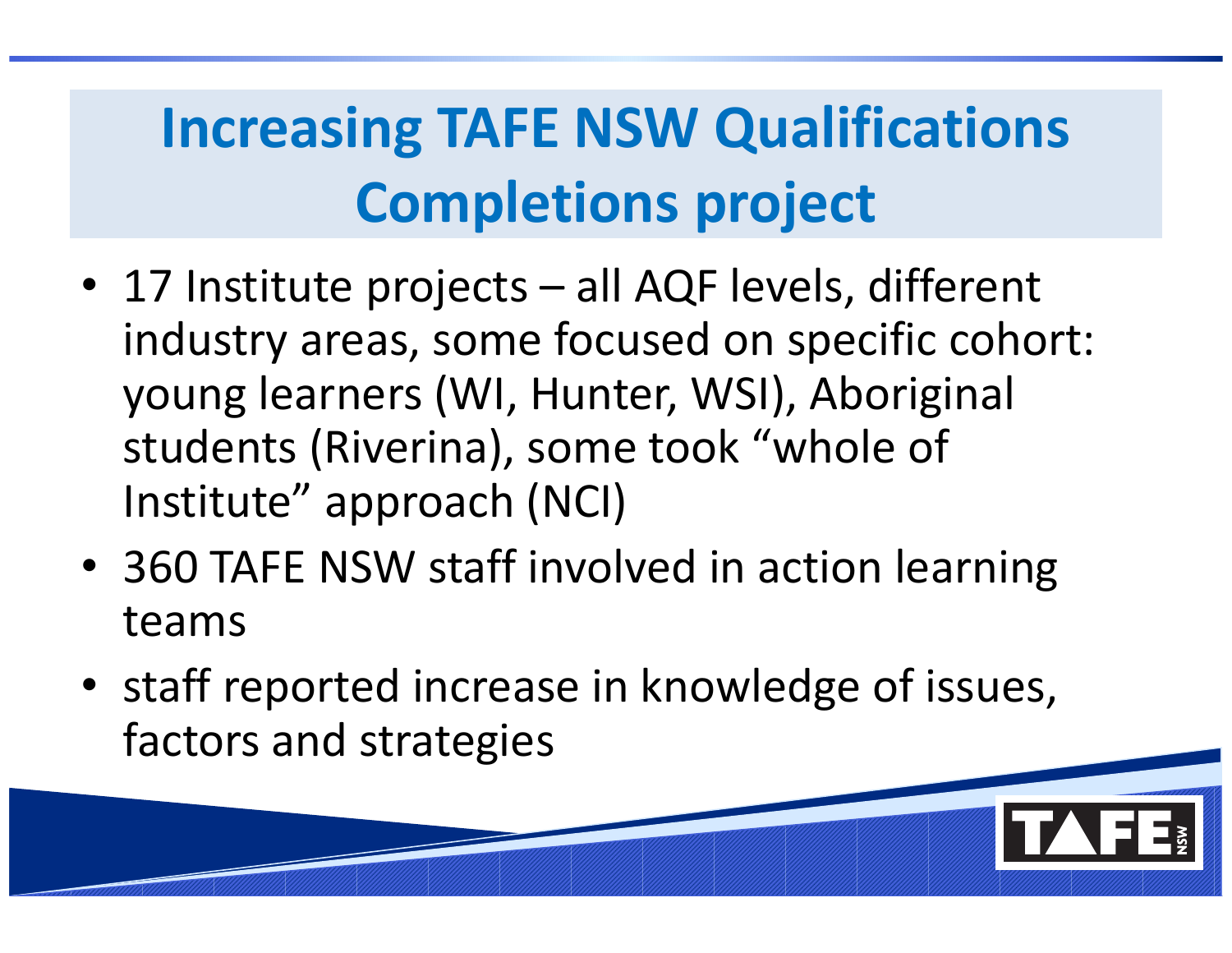### Key observations from project teams

- ex-students indicated they discontinued due to several factors aligning
- often not an intentional decision: *I just phased* myself out
- need multiple strategies to address multiple issues
- all staff in Institute can impact on completions

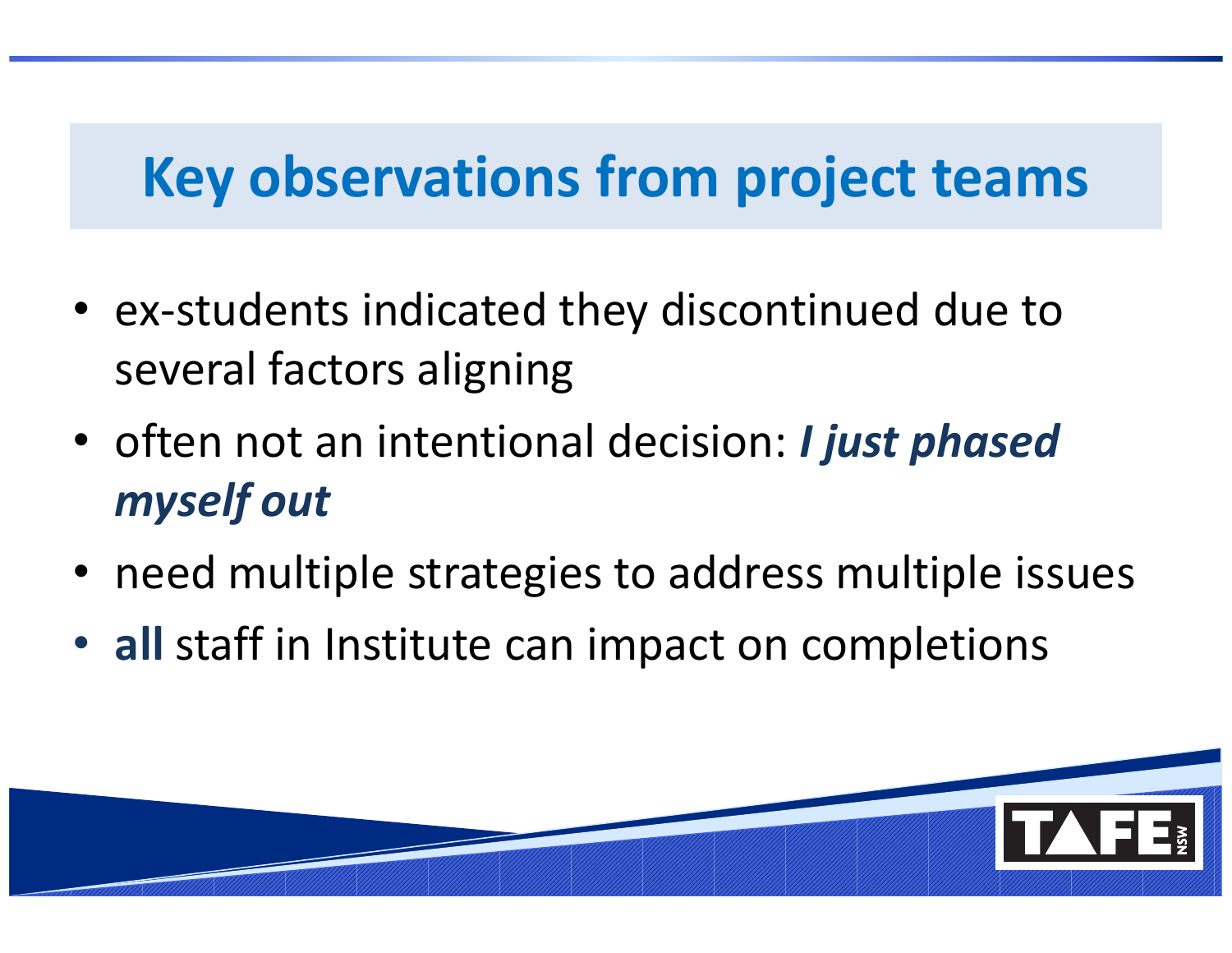### Factors which impact on completions

| Pre-enrolment and<br>enrolment<br>strategies |                | <b>Meeting needs of</b><br>individual<br>students        |  |
|----------------------------------------------|----------------|----------------------------------------------------------|--|
|                                              | <b>Student</b> |                                                          |  |
| <b>Systems and</b><br>admin issues           |                | <b>Building</b><br>partnerships that<br>support students |  |

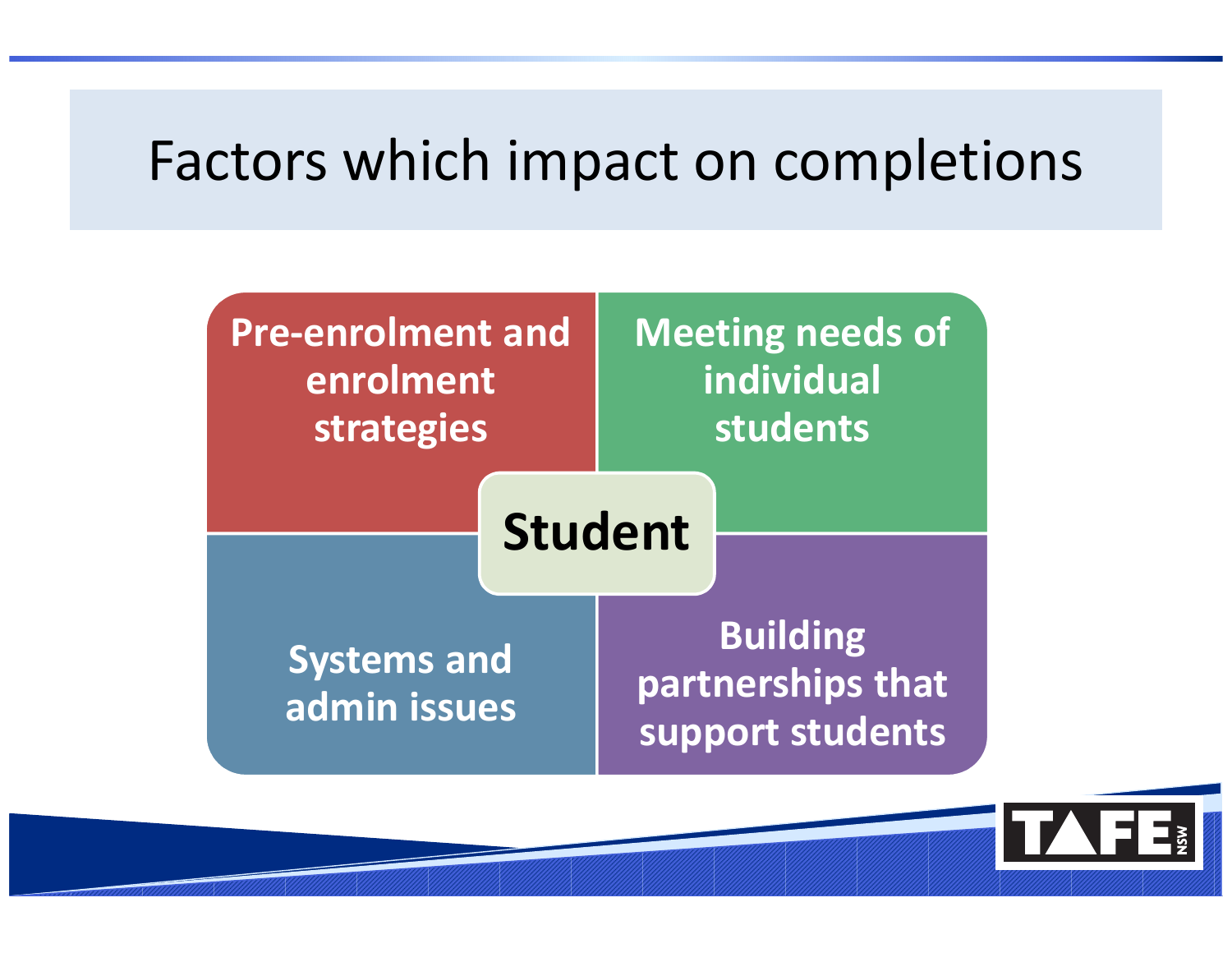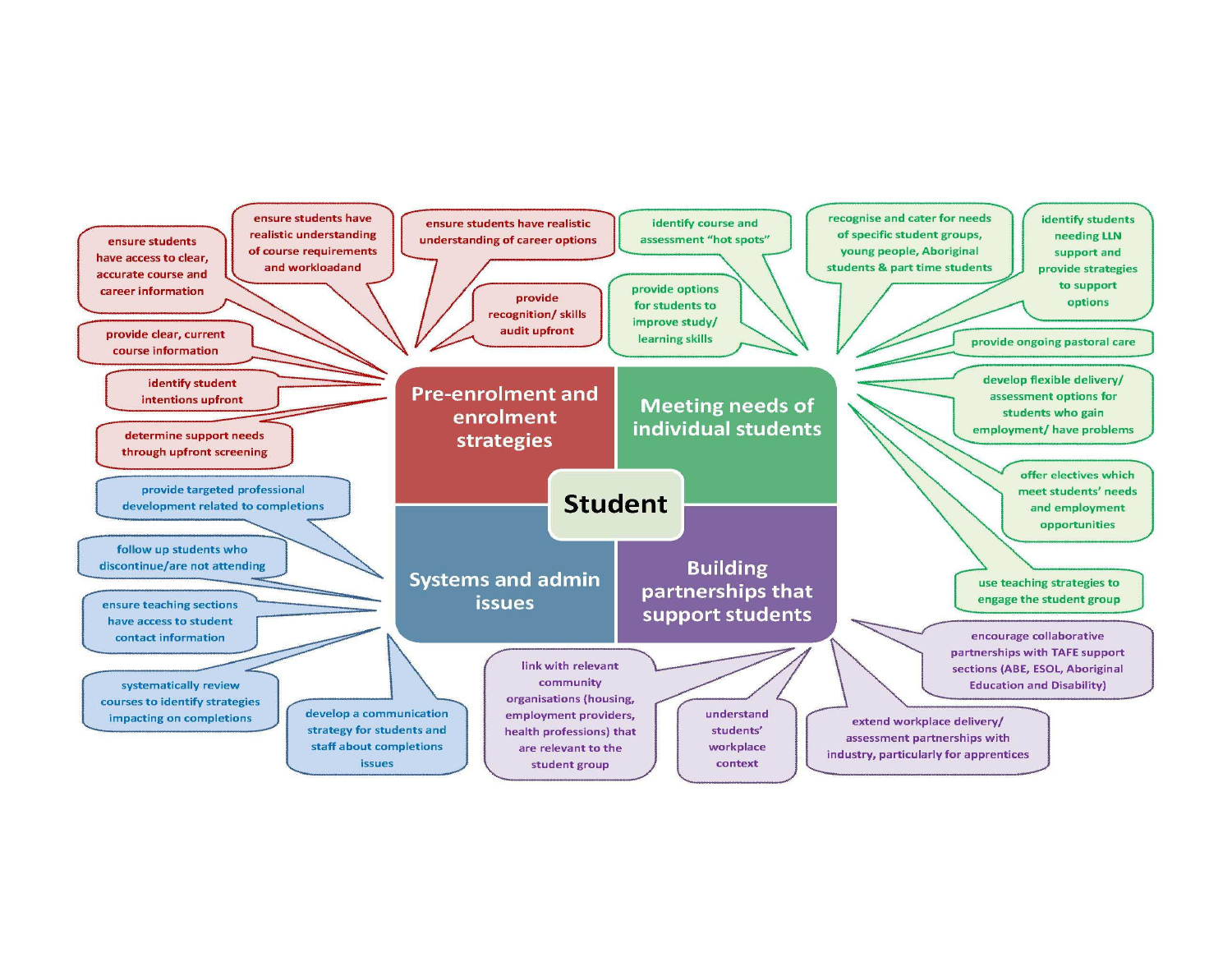## TAFE NSW - New England Institute's experience

- increased awareness for teaching staff
- variety of measures
- fundamental shift from inputs to outputs
- staff satisfaction and empowerment
- student administration at local, institute and state-wide level
- sharing good practice SharePoint and wiki sites established and promoted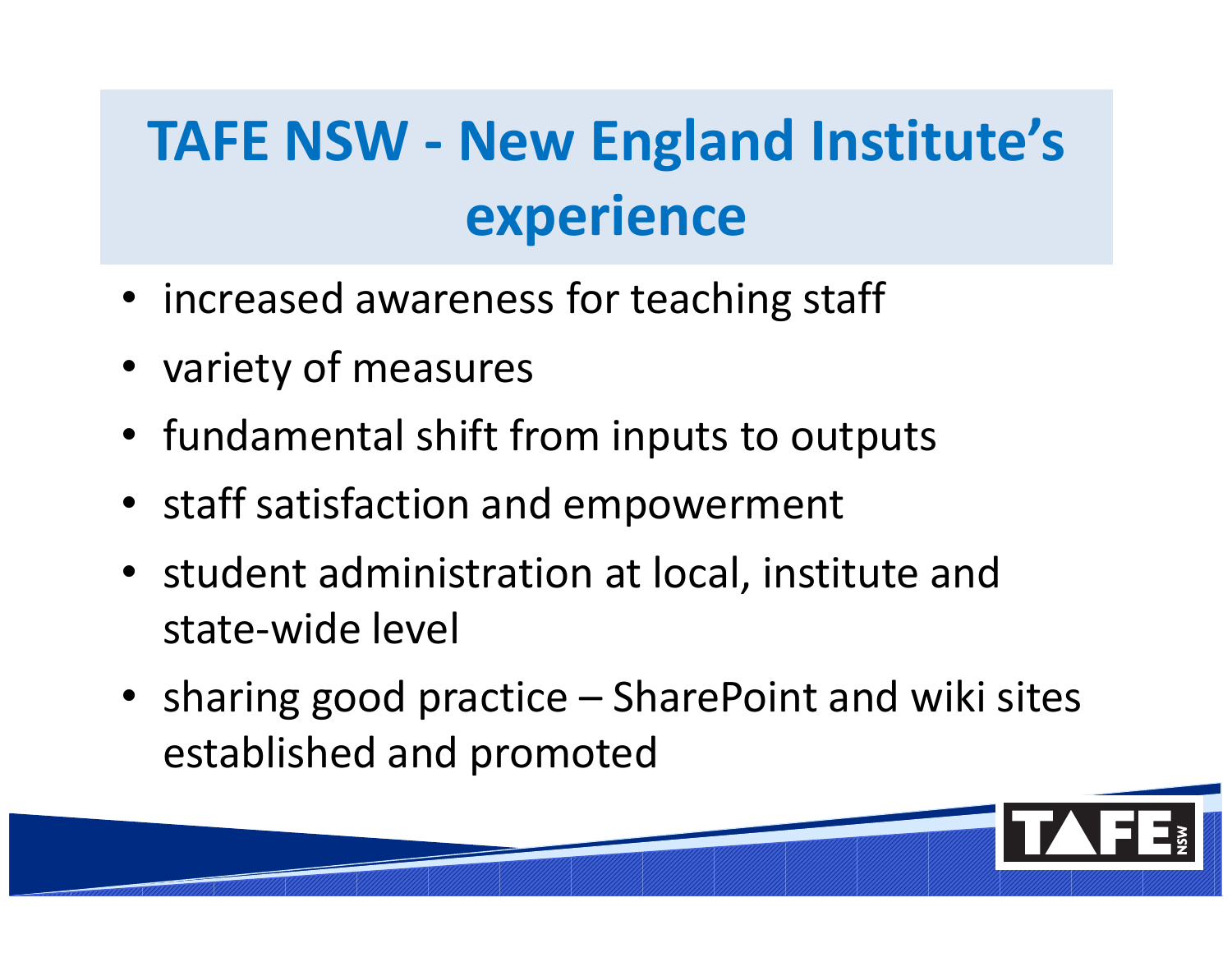## Next steps

- continue awareness raising expanded PD
- focus areas pre-enrolment, multiple points during delivery and post-delivery
- at risk groups school based apprentices and trainees; indigenous students; and traditional trade apprentices
- funding implications examine non-core funded programs